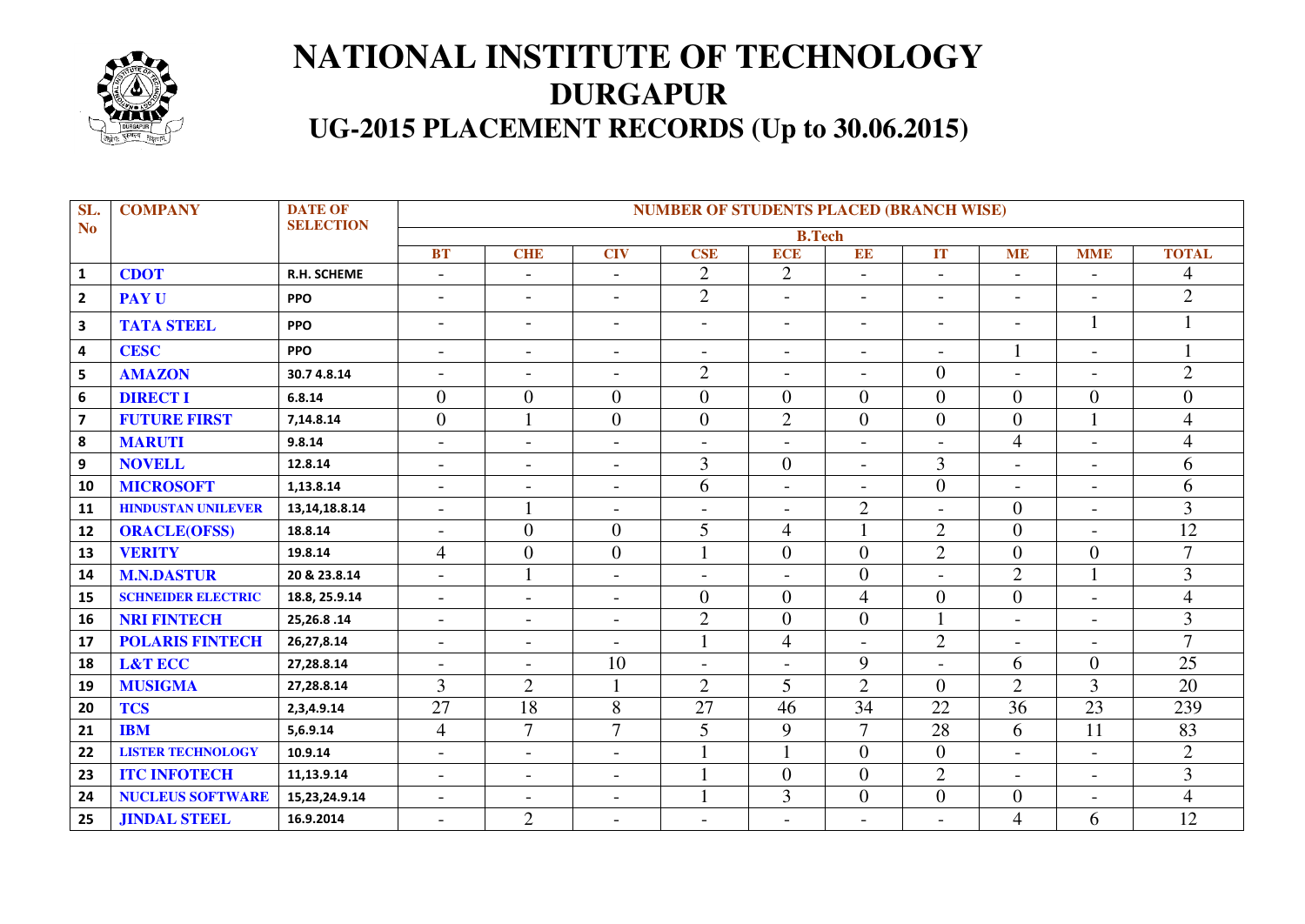| SL.       | <b>COMPANY</b>                        | <b>DATE OF</b>    | <b>NUMBER OF STUDENTS PLACED (BRANCH WISE)</b> |                          |                          |                          |                          |                          |                          |                          |                          |                |
|-----------|---------------------------------------|-------------------|------------------------------------------------|--------------------------|--------------------------|--------------------------|--------------------------|--------------------------|--------------------------|--------------------------|--------------------------|----------------|
| <b>No</b> |                                       | <b>SELECTION</b>  | <b>B.Tech</b>                                  |                          |                          |                          |                          |                          |                          |                          |                          |                |
|           |                                       |                   | <b>BT</b>                                      | <b>CHE</b>               | <b>CIV</b>               | <b>CSE</b>               | <b>ECE</b>               | EE                       | IT                       | <b>ME</b>                | <b>MME</b>               | <b>TOTAL</b>   |
| 26        | <b>DYNAMIC DIGITAL</b>                | 26.9.2014         | $\overline{\phantom{a}}$                       | $\overline{\phantom{a}}$ | $\overline{\phantom{a}}$ | $\mathbf{1}$             | $\theta$                 | $\overline{a}$           | $\overline{3}$           | $\qquad \qquad -$        | $\overline{a}$           | $\overline{4}$ |
| 27        | <b>HERO MOTOCORP</b>                  | 8,29.10.2014      | $\overline{\phantom{a}}$                       | $\overline{a}$           | $\overline{\phantom{a}}$ | $\overline{\phantom{a}}$ | $\overline{a}$           | $\blacksquare$           | $\overline{a}$           | $\overline{4}$           | $\overline{a}$           | $\overline{4}$ |
| 28        | <b>ERICSSON</b>                       | 10.10.2014        | $\overline{\phantom{a}}$                       | $\mathbf{r}$             | $\overline{\phantom{0}}$ | $\boldsymbol{0}$         | 13                       | $\overline{\phantom{a}}$ | $\overline{0}$           | $\overline{\phantom{a}}$ | $\sim$                   | 13             |
| 29        | <b>DRISHTI-SOFT</b>                   | 15,20,21.10.14    | $\overline{\phantom{a}}$                       | $\overline{\phantom{a}}$ | $\overline{\phantom{a}}$ | $\mathbf{1}$             |                          | $\overline{\phantom{a}}$ | $\overline{0}$           | $\overline{\phantom{a}}$ | $\overline{\phantom{a}}$ |                |
| 30        | <b>ORACLE</b>                         | 22, 31.10.14      |                                                | $\overline{a}$           | $\overline{\phantom{a}}$ | $\overline{0}$           | $\mathbf{1}$             | $\overline{a}$           | 1                        | $\overline{a}$           | $\overline{a}$           | $\overline{2}$ |
| 31        | <b>THERMAX</b>                        | 30.10.14          | $\qquad \qquad -$                              | $\blacksquare$           | $\blacksquare$           | $\overline{\phantom{a}}$ | $\overline{\phantom{a}}$ | $\overline{\phantom{a}}$ | $\overline{\phantom{a}}$ | 1                        | $\overline{\phantom{a}}$ |                |
| 32        | <b>TATA MOTORS</b>                    | 7,8.11.2014       | $\overline{\phantom{a}}$                       | $\overline{\phantom{a}}$ | $\overline{\phantom{a}}$ | $\overline{\phantom{a}}$ | $\overline{\phantom{a}}$ | $\overline{2}$           | $\overline{\phantom{a}}$ | 8                        | 3                        | 13             |
| 33        | <b>SAPIENT NITRO</b>                  | 7,14.11.2014      | $\overline{\phantom{a}}$                       | $\blacksquare$           | $\overline{\phantom{a}}$ | 1                        | 1                        | $\boldsymbol{0}$         | 3                        | $\overline{\phantom{0}}$ | $\sim$                   | 5              |
| 34        | <b>EXIDE</b>                          | 11.11.2014        | $\overline{\phantom{a}}$                       | $\overline{2}$           | $\blacksquare$           | $\blacksquare$           | $\blacksquare$           | 3                        | $\overline{\phantom{a}}$ | 5                        | $\blacksquare$           | 10             |
| 35        | <b>MJUNCTION</b>                      | 12,13.11.2014     | $\overline{a}$                                 | $\overline{\phantom{a}}$ | $\overline{0}$           | $\overline{0}$           | $\overline{a}$           | $\overline{2}$           | $\blacksquare$           | 1                        | $\sim$                   | $\overline{3}$ |
| 36        | <b>RELIANCE</b><br><b>INDUSTRIES</b>  | 13.11.2014        | $\overline{\phantom{0}}$                       | 11                       | $\overline{a}$           | $\blacksquare$           |                          | $\overline{a}$           | $\overline{\phantom{0}}$ | $\overline{a}$           | $\overline{\phantom{0}}$ | 11             |
| 37        | <b>RELIANCE JIO</b><br><b>INFOCOM</b> | 13.11.2014        | $\overline{\phantom{a}}$                       | $\overline{\phantom{a}}$ | $\overline{\phantom{a}}$ | $\mathbf{1}$             | 11                       | $\overline{\phantom{a}}$ | $\overline{\phantom{a}}$ | $\overline{\phantom{a}}$ | $\overline{\phantom{a}}$ | 12             |
| 38        | <b>DAIMLER INDIA</b>                  | 15.10,13.11.2014  | $\overline{a}$                                 | $\overline{a}$           | $\overline{a}$           | $\overline{a}$           | $\overline{a}$           | $\overline{a}$           | $\overline{a}$           | $\overline{4}$           | $\overline{a}$           | $\overline{4}$ |
| 39        | <b>HONDA CAR</b>                      | 19-21.11.2014     |                                                | $\overline{0}$           | $\overline{\phantom{a}}$ | $\overline{\phantom{a}}$ | $\overline{a}$           | $\blacksquare$           | $\overline{\phantom{0}}$ | 3                        |                          | $\overline{4}$ |
| 40        | <b>AMDOCS</b>                         | 08.12.2014        | $\overline{\phantom{a}}$                       | $\overline{\phantom{a}}$ | $\overline{\phantom{a}}$ | $\overline{3}$           | 3                        | $\blacksquare$           | 9                        | $\overline{\phantom{a}}$ | $\overline{\phantom{a}}$ | 15             |
| 41        | <b>BELZABAR</b>                       | 09,10.12.2014     | $\overline{\phantom{a}}$                       | $\overline{a}$           | $\overline{\phantom{a}}$ | $\overline{0}$           | $\blacksquare$           | $\blacksquare$           | $\overline{0}$           | $\overline{\phantom{a}}$ | $\blacksquare$           | $\overline{0}$ |
| 42        | <b>ACC CONCRETE</b>                   | 06.12.2014        |                                                | $\overline{\phantom{0}}$ | $\overline{2}$           | $\overline{\phantom{a}}$ | $\blacksquare$           | $\mathbf{1}$             | $\overline{\phantom{a}}$ | $\overline{\phantom{a}}$ |                          | 3              |
| 43        | <b>EMAMI</b>                          | 16.12.2014        | $\overline{a}$                                 | $\blacksquare$           | $\overline{\phantom{0}}$ | $\overline{\phantom{a}}$ | $\overline{a}$           | $\overline{0}$           | $\overline{\phantom{a}}$ | $\overline{2}$           | $\overline{a}$           | $\overline{2}$ |
| 44        | <b>BRIDGE &amp; ROOF</b>              | 17.12.2014        | $\overline{\phantom{a}}$                       | $\overline{\phantom{0}}$ | $\overline{2}$           | $\blacksquare$           |                          | $\overline{\phantom{a}}$ | $\overline{a}$           | $\overline{2}$           | $\blacksquare$           | $\overline{4}$ |
| 45        | <b>SMS INDIA</b>                      | 18.12.2014,9.1.15 | $\overline{a}$                                 | $\overline{a}$           | $\overline{0}$           | $\overline{a}$           | $\overline{0}$           | $\blacksquare$           |                          | $\overline{2}$           | $\overline{a}$           | $\overline{2}$ |
| 46        | <b>TATA POWER</b>                     | 28.11,19,20.12.14 | $\overline{a}$                                 | $\blacksquare$           | $\overline{\phantom{a}}$ | $\blacksquare$           | $\overline{\phantom{0}}$ | $\mathbf{2}$             | $\overline{\phantom{a}}$ | $\overline{2}$           | $\overline{\phantom{a}}$ | $\overline{4}$ |
| 47        | <b>Concept Educations</b>             | 21.12.2014        | $\overline{\phantom{a}}$                       | 1                        | $\mathbf{1}$             | $\blacksquare$           | $\overline{\phantom{a}}$ | $\blacksquare$           | $\overline{\phantom{a}}$ | $\overline{\phantom{a}}$ | $\overline{\phantom{a}}$ | $\overline{2}$ |
| 48        | <b>JSW</b>                            | 23.12.2014        | $\overline{\phantom{a}}$                       | $\overline{5}$           | $\overline{\phantom{a}}$ | $\overline{\phantom{a}}$ | $\blacksquare$           | $\overline{2}$           | $\overline{\phantom{a}}$ | $\overline{2}$           | 5                        | 14             |
| 49        | <b>AKASH</b>                          | 23.12.2014        | $\overline{2}$                                 | $\overline{\phantom{a}}$ | $\overline{\phantom{a}}$ | $\blacksquare$           | $\blacksquare$           | $\mathbf{1}$             | $\overline{\phantom{a}}$ | $\mathbf{1}$             | $\overline{a}$           | $\overline{4}$ |
| 50        | <b>DRDO</b>                           | 4,22.1.2015       | $\overline{\phantom{a}}$                       | $\overline{\phantom{a}}$ | $\overline{\phantom{a}}$ | $\overline{0}$           | $\overline{0}$           | $\overline{0}$           | $\overline{\phantom{a}}$ | $\overline{0}$           | $\overline{a}$           | $\overline{0}$ |
| 51        | <b>PUMPSENSE</b>                      | 8.1.2015          | $\overline{\phantom{a}}$                       | $\overline{a}$           | $\overline{a}$           | $\overline{a}$           | $\overline{\phantom{a}}$ | $\overline{a}$           | $\overline{a}$           | $\overline{2}$           | $\overline{a}$           | $\overline{2}$ |
| 52        | <b>IDEA CELLULAR</b>                  | 8,9.1.2015        | $\overline{\phantom{a}}$                       | $\overline{\phantom{a}}$ | $\overline{\phantom{a}}$ |                          | 3                        | $\overline{\phantom{a}}$ |                          | $\overline{\phantom{a}}$ | $\overline{\phantom{0}}$ | $\overline{3}$ |
| 53        | <b>GODEREJ &amp;BOYCE</b>             | 20.1.2015         | $\overline{\phantom{a}}$                       | $\overline{\phantom{a}}$ | $\overline{\phantom{a}}$ | $\overline{\phantom{a}}$ | $\overline{\phantom{a}}$ | $\overline{\phantom{a}}$ | $\overline{\phantom{a}}$ | $\mathbf{2}$             | $\overline{\phantom{a}}$ | $\overline{2}$ |
| 54        | <b>VOLTAS</b>                         | 20.1.2015         | $\overline{\phantom{a}}$                       | $\overline{\phantom{a}}$ | $\overline{\phantom{a}}$ | $\overline{\phantom{a}}$ | $\blacksquare$           | 6                        | $\overline{\phantom{a}}$ | $\overline{2}$           | $\overline{\phantom{a}}$ | 8              |
| 55        | <b>SNAPDEAL</b>                       | 15,21.1.2015      |                                                | $\overline{a}$           | $\overline{a}$           | $\overline{2}$           |                          | $\blacksquare$           | $\overline{4}$           | $\overline{a}$           |                          | 6              |